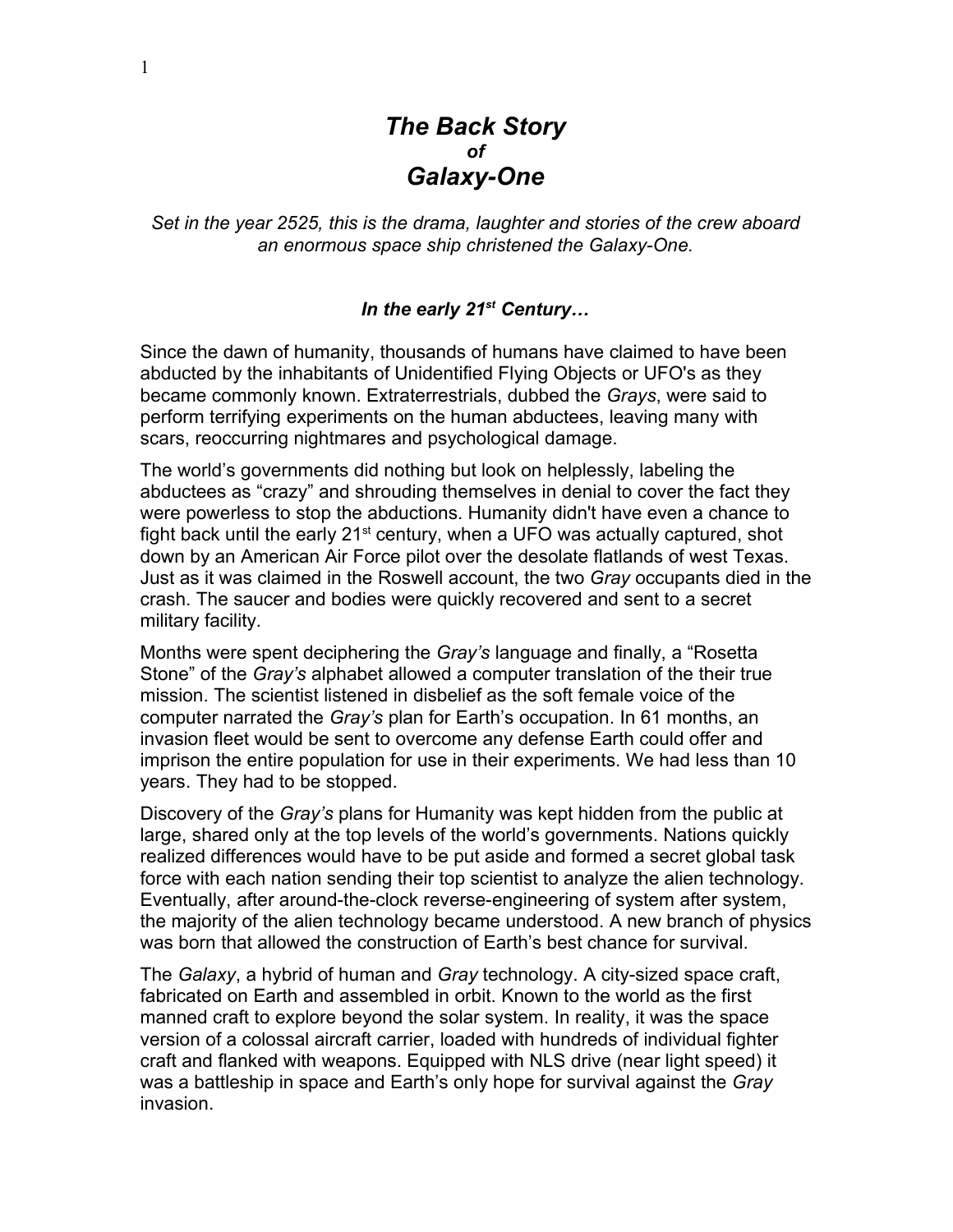Most of the Earth's population was glued to their televisions, watching the mighty ship and her crew bid farewell to their home planet on their first mission - the "exploration" of space just outside our Solar System in the Kiper Belt. But the *Galaxy's* true mission was to prepare for the inevitable invasion that most of the television watchers knew nothing about.

For months the crew endured the rigors of battle drills, honing their skills for a war that would decide the fate of humanity. Then, right on schedule, the *Gray* invasion fleet approached. The *Galaxy,* hiding behind a planetoid, surprised the invading fleet and engaged them in battle.

The *Galaxy* and her fighters fought valiantly, destroying thousands of enemy craft, but those thousands were quickly replaced. It became evident it was only a matter of time before the Earth ship would be outnumbered and overwhelmed. Attempting to regroup, several fighter squadrons were ambushed, leaving the *Galaxy* vulnerable. The *Gray* feet closed in.

Just as a crippled *Galaxy* was sure to be destroyed, a new fleet of alien ships join the battle, but these triangular craft fire on the *Grays*, not the *Galaxy*. Several break formation and fly in circular orbits around the Earth ship forming an energy shield, protecting it from the continuing blows of the *Grays* weapons, while the rest of their fleet attack the retreating *Grays*. Before long, the entire *Gray* fleet had been driven away or destroyed.

Mysteriously as they had appeared, the defending fleet of vessels vanish, save one. It parks along side the damaged Earth ship and offers assistance. They call themselves the **Banjee** and are very human-like. The **Banjee** claim that once they too had been accosted by the *Grays*, their people abducted, their planet attacked. When they discovered Earth was the new target of the *Grays* interest, they decided it was time to intervene.

Impressed with the ingenious spirit of humanity and the crew of the *Galaxy*, the **Banjee** asks Earth to join the Galactic Coalition of Planets, planetary governments united in promoting peaceful exploration, the sharing of knowledge and protection of its members from hostile or invading forces. However, although the people of Earth were a promising species the planet wasn't considered "quite ready." We would need a period of "training" before our indoctrination.

For the next 100 years the **Banjee** shared their technology and prepared humanity for its eventual important role in the Coalition. They were very patient and honorable beings, although few ever visited Earth. The *Galaxy* and the **Banjee** ship remained in Earth orbit serving as training facilities and became comforting fixtures in the night sky. Once the **Banjee** had arrived, the *Grays* and their saucer-like craft never again appeared in the blue skies of Mother Earth. Humans no longer feared abductions.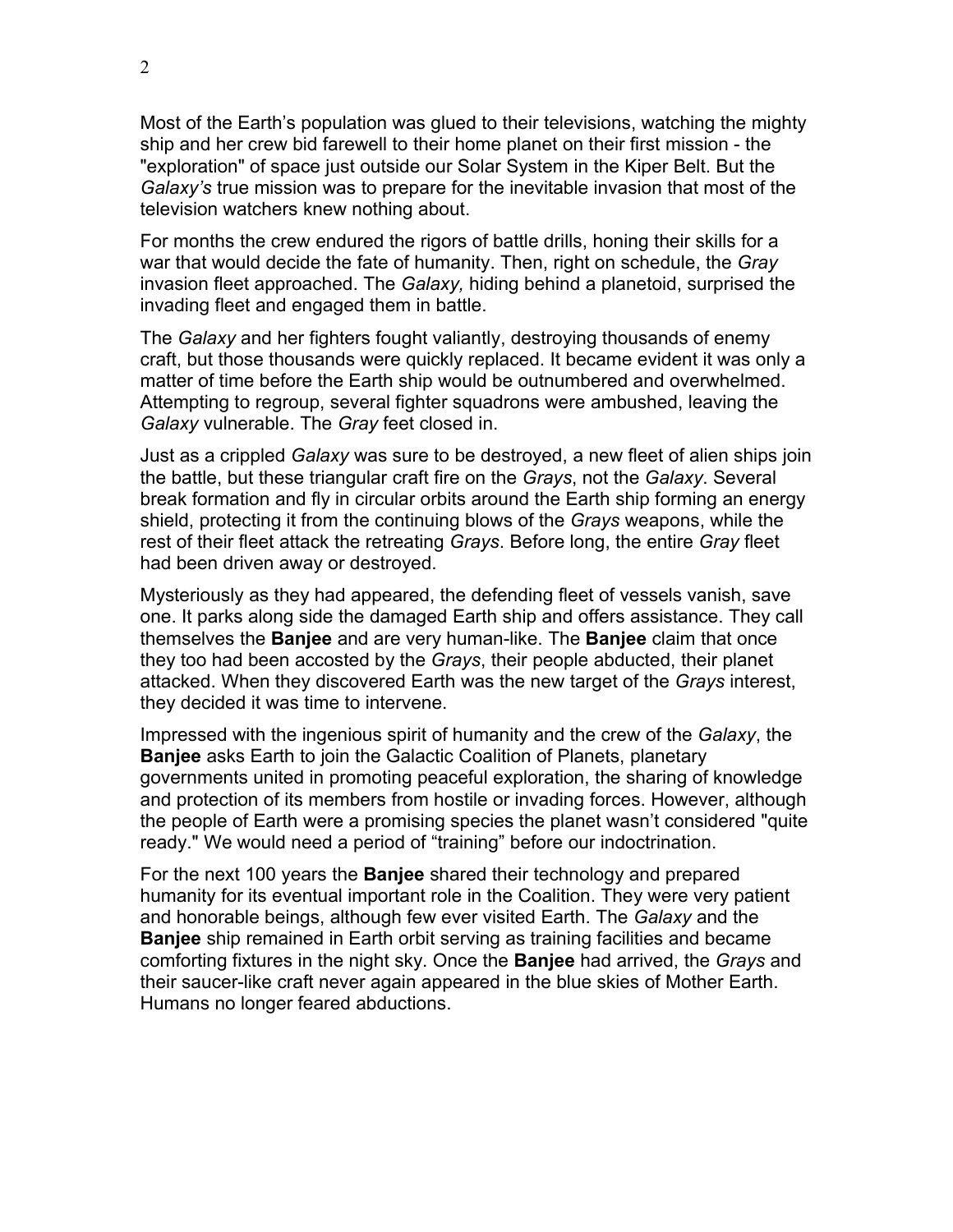#### *In the year 2125…*

The Earth is ready. Through the years of guidance by the **Banjee**, The United Nations became **The United Nations Of Earth** and produced the finest of ambassadors, politicians, scientist, all trained in the intricate policies of the Coalition.

The Coalition was an ancient organization by Earth standards, hundreds of thousands of years old. Their interest in Earth had only been in recent years as all of the Coalition members and most planets with sentient life capable of space travel, reside close to the galactic core. Located on the outskirts of the Milky Way Galaxy, Earth was a rare exception and until now, considered too distant or too "primitive" to be considered as a Coalition member. But the **Banjee** had been exceptional mentors and humanity, very astute students. In a worldwide celebration the **U.N.O.E.** was officially indoctrinated into the Galactic Coalition of Planets.

As a Coalition member, one of Earth's responsibilities was protection of its member planets. Immediately the **U.N.O.E.** began building a fleet of twelve starships, each named after a constellation and capable of FTL (faster than light) speeds. They became part of the Galactic Fleet, an elite group of space vessels and the military arm of the Coalition. It was the Galactic Fleet that had thwarted the *Gray's* invasion attempt of Earth a century before and now Earth vessels had joined that fleet to protect others.

For nearly 400 years the Coalition explored the galaxy, discovering many new worlds, sharing and trading their expanding scientific and medical knowledge, offering protection for those wanting or needing it.

On Earth, all of humankind was united in its support of the Coalition. Humans had transformed from selfish, warring creatures, to thoughtful, peaceful beings through the practice of "The **Banjee** way." Technology had finally made a difference socially, as basic human needs, food, clothing, shelter, medical attention, were now met on a global scale with the finest of accommodations for anyone wanting them.

Since joining the Coalition all the nations of Earth had been at total peace with one another and improving the Human condition had been the key. It was a time of Human Enlightenment, a time for improving ones mind, body and soul. It was a time to prosper and spread prosperity.

Then, one day, after over 400 years of peace, a scanner on a lonely outpost triggered an alarm. The ship configuration was different, no longer saucer shape, but the power signature made the identification positive. *Grays*.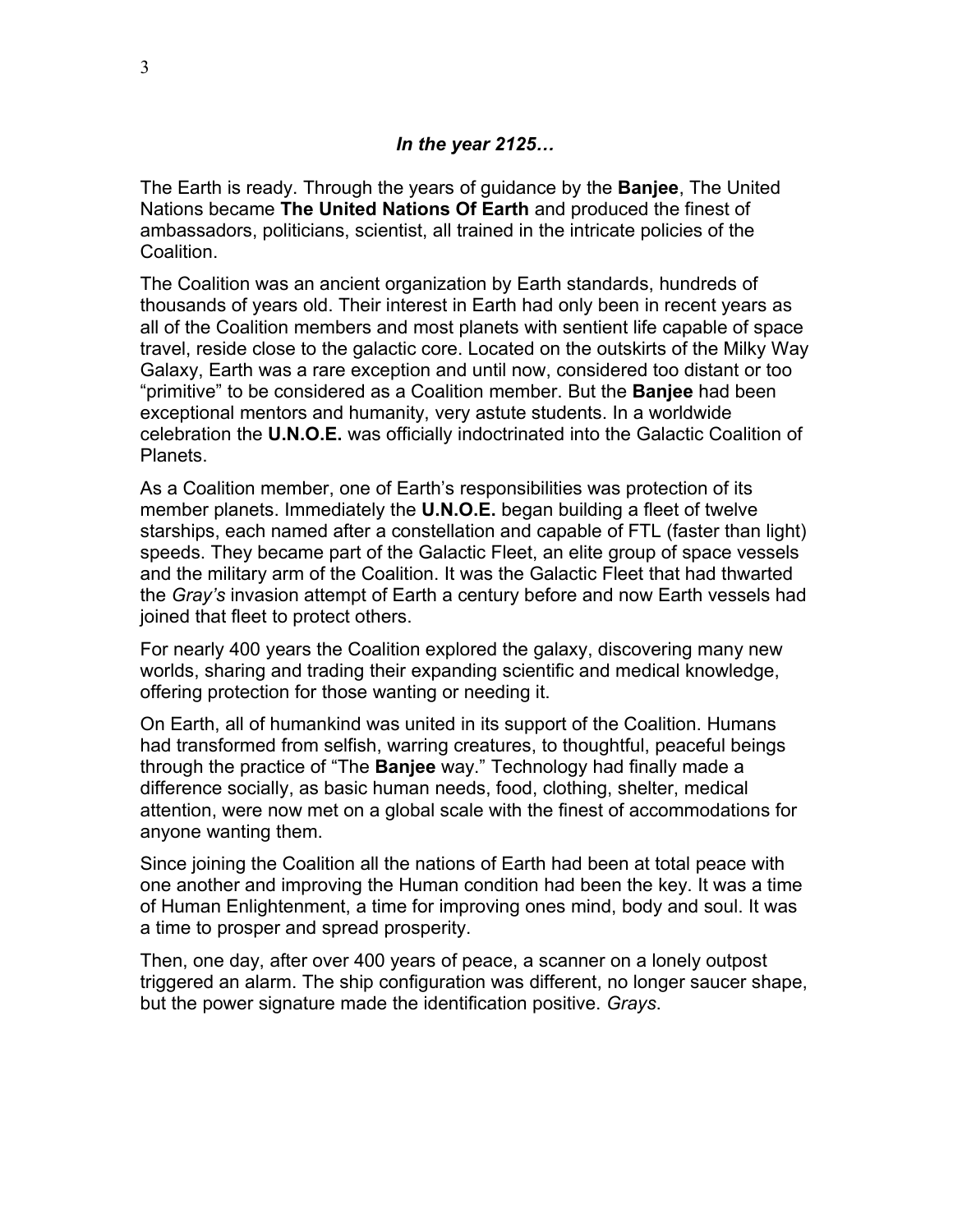#### *In the year 2510…*

The *Grays* are back. Without warning they attacked and invaded the Coalition planets closest to the galactic core. Harnessing the awesome power of the black hole commonly found at the core of every galaxy, they had created a giant hyperspace tunnel, allowing the passage of millions of ships between their galaxy and our Milky Way.

The *Grays* had planned it perfectly. At the time of the attack, more than half of the Galactic Fleet was responding to an emergency on the "rim," the far most reaches of the Milky Way Galaxy. The rest of the fleet were on various missions, scattered among the stars.

Millions of *Gray* vessels poured through the hyperspace tunnel. Vastly outnumbered, one by one, the Coalition planets began surrendering.

But the *Grays* weren't interested in prisoners. After singling out those to be used in experiments, they sprayed the atmosphere with an airborne biological agent to selectively kill the planet's sentient life within hours of dispersal.

Once safe, the *Grays* would return and take over the abandoned Coalition military facilities and had commandeered many Coalition ships. By the time the remaining Galactic Fleet had been mobilized, the confusion of battle had become fierce and much of the Fleet found themselves firing on their own ships manned by *Gray Warriors*.

With stealth and accuracy the *Grays* had successfully overwhelmed what had been the most powerful force in the galaxy. However, by these times, the Coalition hadn't experienced a full blown war in centuries and had become complacent.

The Galactic Fleet was aging, the total number of ships dwindling as old vessels were decommissioned and scrapped with no replacements. Earth itself was down to half of its original twelve starships. The Coalition had maintained peace in the galaxy for so long, a war, one they might actually loose, was unthinkable.

But the Coalition had taken for granted the peace it had worked so hard to attain and paid a high price for its self-assuredness. The *Grays* now occupied every Coalition planet close to the Milky Way's galactic core and had murdered most of the inhabitants.

With their remaining resources, the Coalition decided to fight to the end and make their last stand on the little blue planet far away from the core - Earth.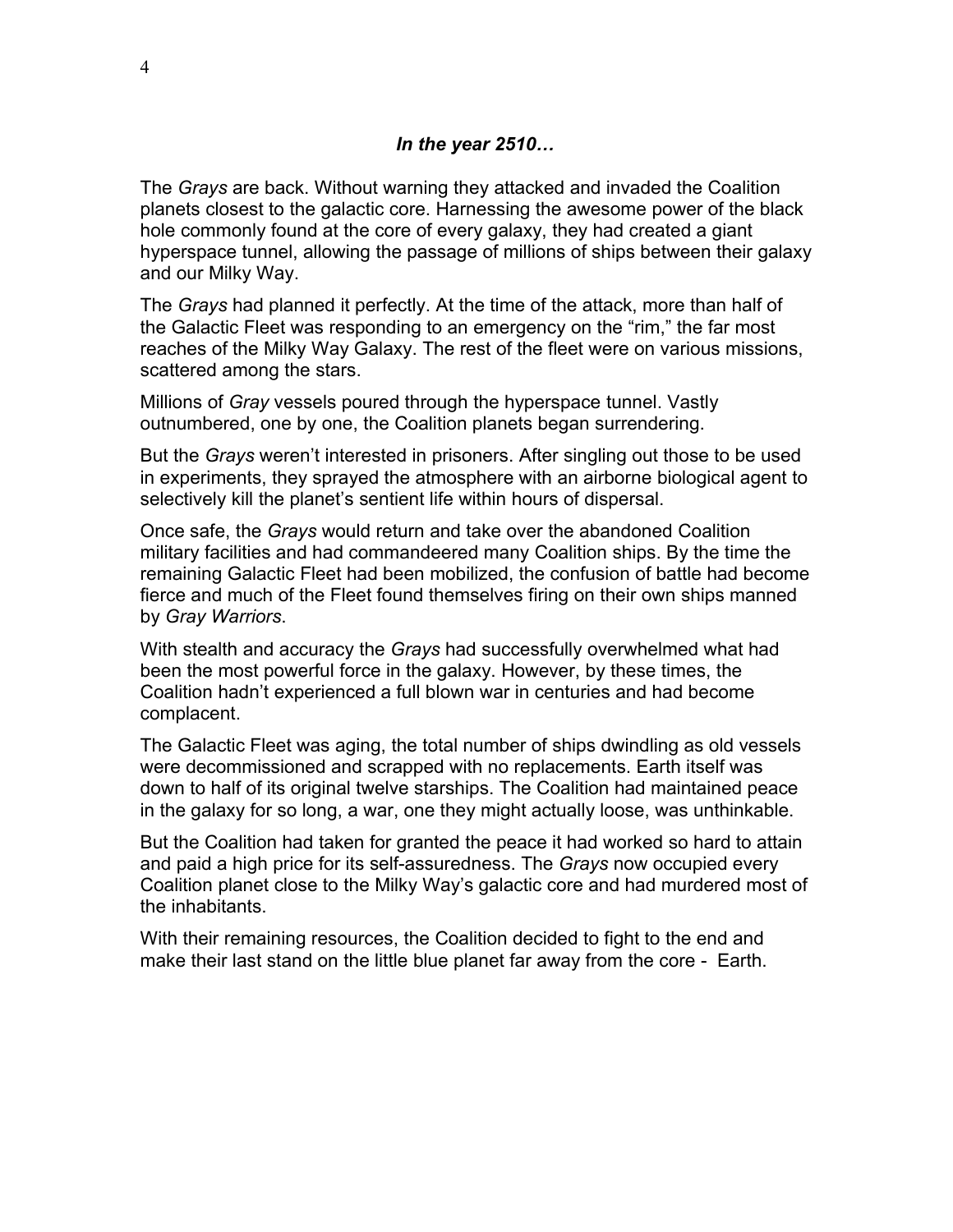#### *In the year 2515…*

A new Coalition headquarters was established in what had been the Capital of the old United States, Washington DC. Planetary defenses were shored up considerably across the Solar System.

The Galactic Fleet took up residence on an 'M Type' (Mars like) planet in the nearby Alpha Centauri system to have the element of surprise when the inevitable attack on Earth begins.

Even the *Galaxy*, which had become an orbital museum, was refitted and readied for battle. Like the Earth did nearly four centuries before, the Coalition prepared and waited. Then, by sheer luck, or maybe design, someone found it. The *Gray's* weakness.

It was discovered the *Grays* were once C.B.E.'s or Created Biological Entities brought to life to fight a war eons ago in another galaxy. The inhabitants of two neighboring star systems were locked in a stagnate war over a planetary system. Neither side seemed to be winning and both were suffering ever increasing casualties.

Rather than resolve their differences, they pooled their technologies and created the CBE's to do their fighting. But in doing so, they simply escalated the war. Without their own kind dying in battle, the war became more of a game, with each side equipping their CBE's with even better weaponry.

Soon, the planetary system that each had wanted so desperately was no more than a tattered war zone orbiting a now dying star. Each side blamed the other and each sent their CBE's to attack the other's home planet.

As expected, the CBE's annihilated both star systems with a weapon so powerful it eventually spread radiation throughout most of their galaxy. The CBE's, the sole survivors of a once great pair of civilizations, were now homeless, leaderless and being chased by a cloud of deadly radiation.

The CBE's began the exodus from their galaxy toward a new one, the Milky Way, scavenging star system after star system then moving on before the radiation caught up and destroyed whatever was left.

But their numbers were dwindling, as they had no reproductive systems, a safety factor built in by their creators. They were essentially clones and their stock of genetic material was becoming contaminated. Even a fresh supply would soon suffer the same fate. The CBE's realized they HAD to become a "real" species, through natural reproduction or face extinction.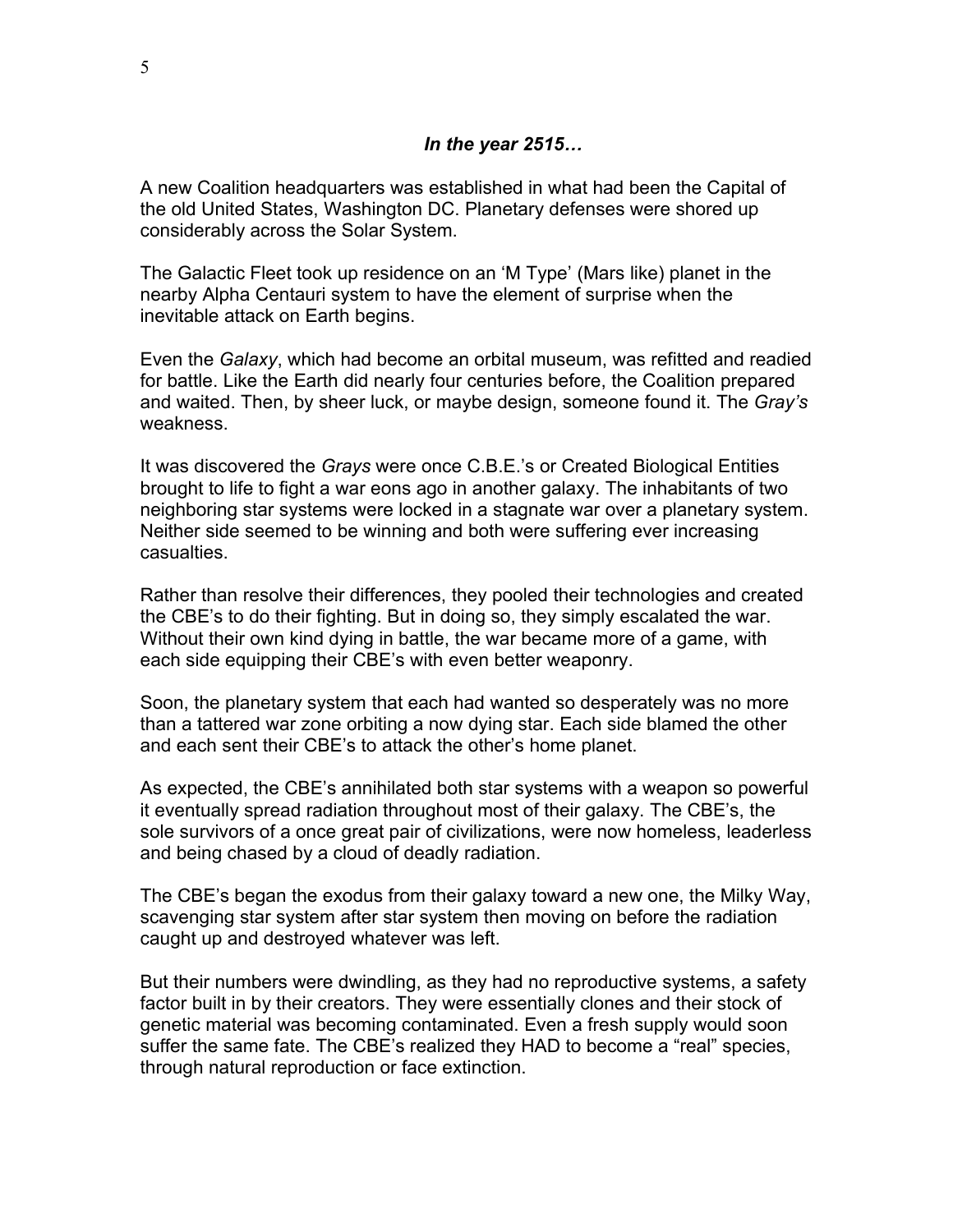The CBE's eventually settled on a planet outside the influence of the radiation cloud. This particular planet was chosen because of the abundance of a rare enzyme used by the CBE's to reduce the mutating effects caused by cloning.

They began scouting nearby planets, abducting the inhabitants and experimenting on them in a desperate search to overcome their reproductive inability, never with any success. Their creators had been very skilled at genetics.

During one of their scouting missions, the CBE's, now mutated into the familiar appearance of the *Grays*, discovered a planet that was "lost in space." The planet was drifting between star systems, slung from the orbit of its own star by some type of cataclysm.

The *Grays* found no life, only two highly advanced technological "cities" among the ruins unscathed by whatever catapulted it from its home. One of theses "cities" served as the power source, the other was a gigantic time and space machine. A portal to anywhere in the universe, instant access to any galaxy, star system or even planet.

The *Gray's* pulled this smaller planet into orbit around their commandeered home world and converted one of it's cities into an outpost. They used the giant space / time machine to scout the Milky Way Galaxy, eventually finding Earth.

It was during Earth's late 20<sup>th</sup> and early 21<sup>st</sup> centuries the *Grays* discovered that humans, almost biologically identical to their creators, held the most promise for their salvation.

The *Grays* were created for one purpose, to make war and had no concept of diplomacy or negotiations. So instead of simply asking humans for help, they did what they were bred to do, scout by stealth, then invade and take the spoils of war.

But the *Grays* were taken by surprise when the Coalition's Galactic Fleet intervened and all but destroyed most of their invading forces nearly four centuries earlier.

Although humans held their best hope, back then, the Coalition protected Earth and was just too powerful. The *Grays* left the Milky Way and used the gigantic machine to look elsewhere.

For nearly four centuries the *Grays* searched outside of the Milky Way galaxy for a way to naturally reproduce and found none that worked. Then one day a *Gray* scientist re-discovered the mostly forgotten data on humans gathered almost four hundred years earlier.

This scientist found something the others had overlooked and was convinced that a *Gray* / Human hybrid was indeed possible, creating a new species of *Gray* fully capable of having babies.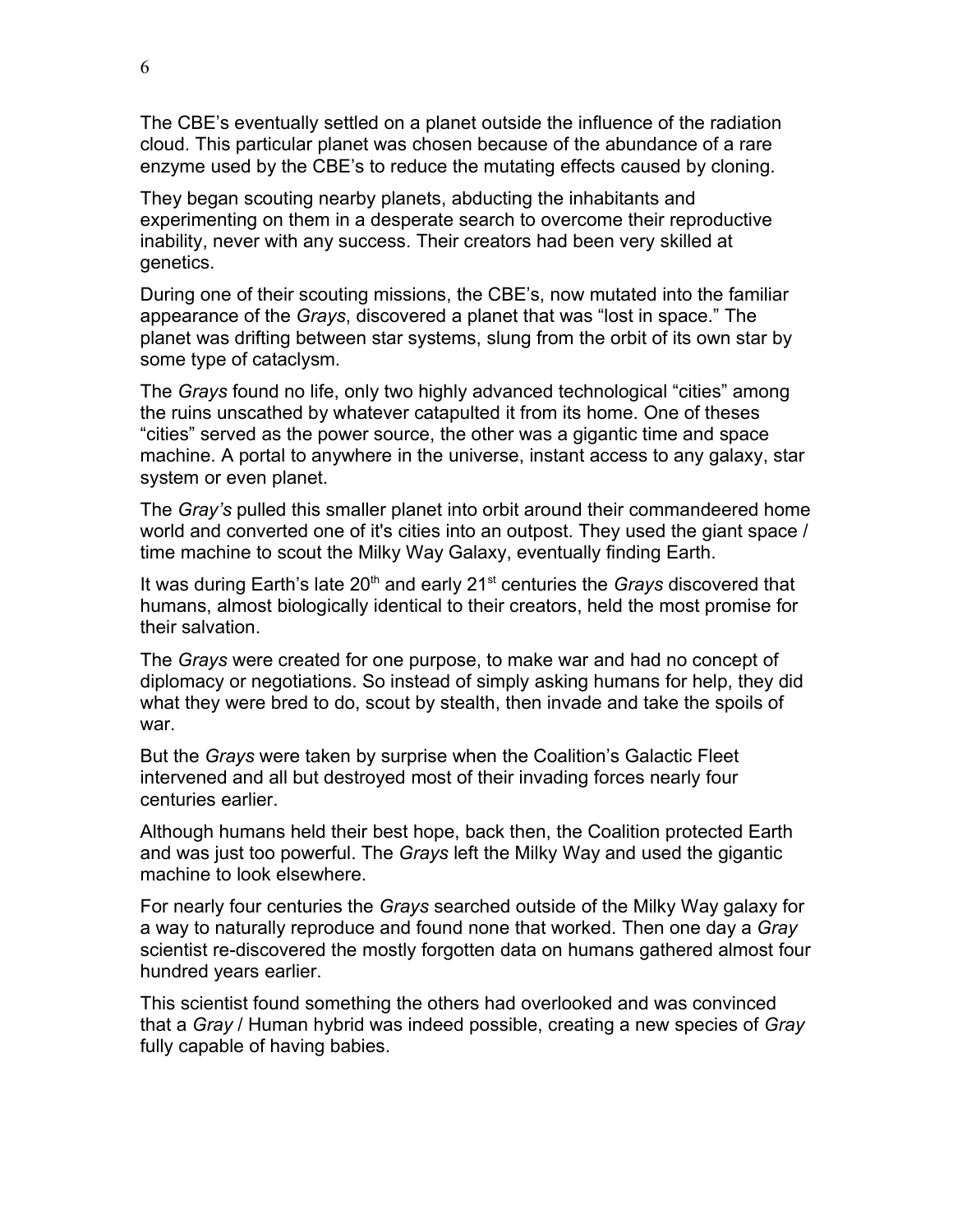The *Grays* were now more than ever obsessed with an invasion of earth and used the technology they'd garnished from the gigantic time / space machine to construct their hyper space tunnel, waiting for just the right moment to spring their trap.

This time, it was the Coalition that was taken by surprise. And now, the once greatest galactic fighting force in the known universe, huddles on their last remaining outpost – Earth.

Although the *Grays* had slowed down the genetic mutations considerably, their now frail bodies had become totally dependent on the enzyme native to their stolen home planet. Without it, they die. That was their weakness.

During the *Gray* invasion, shipments of the enzyme, via the hyperspace tunnel, was the only thing keeping the *Gray's* alive. Destroy the tunnel and the invading force will soon die off. That was the plan.

A single ship, the *Galaxy*, was sent to the galactic core while the rest of the fleet staged a diversion. Her mission was to uncover the tunnel's advanced technology, send that information to Earth for safekeeping and destroy the tunnel by any means necessary.

The *Galaxy* and her mission were successful. The technology of the hyperspace tunnel, first discovered by the *Grays* on the roaming planet some 400 years earlier, was now safely in the Coalition database.

But the victory was bitter-sweet. The *Galaxy* was lost with all hands as the only way possible to destroy the tunnel was to self destruct the ship while inside.

In a valiant display of bravery The *Galaxy* and her crew gave their lives to save the Coalition. The tunnel was destroyed and the *Grays* were locked out of the Milky Way, at least for now.

The plan worked. All the fleet had to do now was retreat, defend and wait. And it didn't take long. Soon the entire *Gray* fleet that had been trapped in the Milky Way, lay motionless in space, their occupants dead or dying.

Some lasted longer but all were eventually hunted down and "removed," sent to a planet "on the rim," a Coalition scientific research lab.

Many *Grays* endured a long painful death and began killing each other for the remaining stockpile of enzyme. Taking pity, Coalition scientist desperately tried to synthesize a substitute enzyme and even attempted to duplicate the *Gray* scientist's *Gray* / Human hybrid experiments without success. Within months, every *Gray* in the Milky Way Galaxy died a pitiful death.

As with the *Grays* most of the population of Coalition's member planets had also been annihilated, including the **Banjee** home world. The few survivors were those still being held in medical institutions, awaiting experimentation by the *Grays*. Practically all that was left of the Coalition's population was Earth and its people. So, in typical human fashion, they began to rebuild.